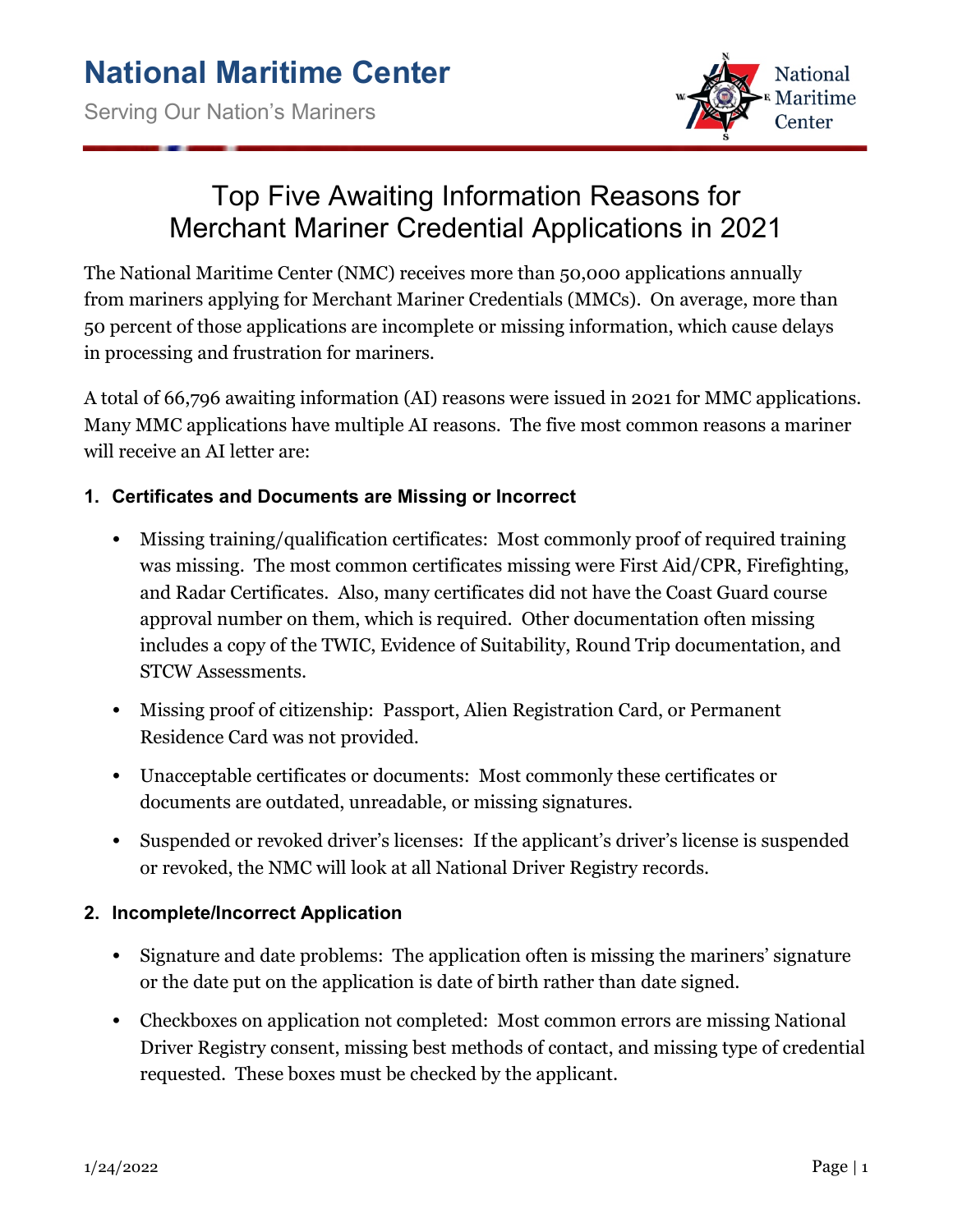

- Oath not taken or missing signatures: Section 4 of the application contains the oath and certifications by the mariner applicant. Section 5 must contain the applicant's signature and date signed. Also, for applicants seeking their first MMC, the oath must be taken and certified by an individual authorized to administer the oath.
- Application unclear regarding which credential is sought: Documentation provided does not match what the application says or description of endorsements desired is not a listed endorsement in 46 CFR. Applicants must specify what endorsements they want to be evaluated for.

#### **3. Sea Service Documentation/Recency of Service**

- Sea Service Letters: The employers have not signed, dated, or identified the waters operated upon. Also, applicants are commonly missing service time or do not meet the requirements for the credential requested.
- Small Vessel Sea Service form: The form often has the incorrect addition of hours/days, or proof of vessel ownership is not provided.
- Tankerman: Proof of Transfers/Service/Recency: Documentation submitted does not meet the requirements for amount of time, correct position, or dates performed.
- Rating Forming Part of an Engineering Watch (RFPEW) and Rating Forming Part of a Navigational Watch (RFPNW) Service while in Training: Applicants are missing seagoing service that includes training and experience associated with engine room or navigational watchkeeping functions under the supervision of an engineer officer, or, for Navigational, a master, mate, or qualified STCW deck rating.
- Tonnage/Horsepower: Applicants are missing evidence of meeting the tonnage and horsepower requirements in order to qualify for certain credentials.

#### **4. Fees**

• Fees not paid or incorrect: Issuance fees must be paid in order for a credential to be issued and evaluation fees must be paid in order for an application to be reviewed. Other common problems include the Military-to-Mariner fee waiver request not completed properly, the total paid is less than required, insufficient funds provided, improperly written checks, and no tax ID number on business checks.